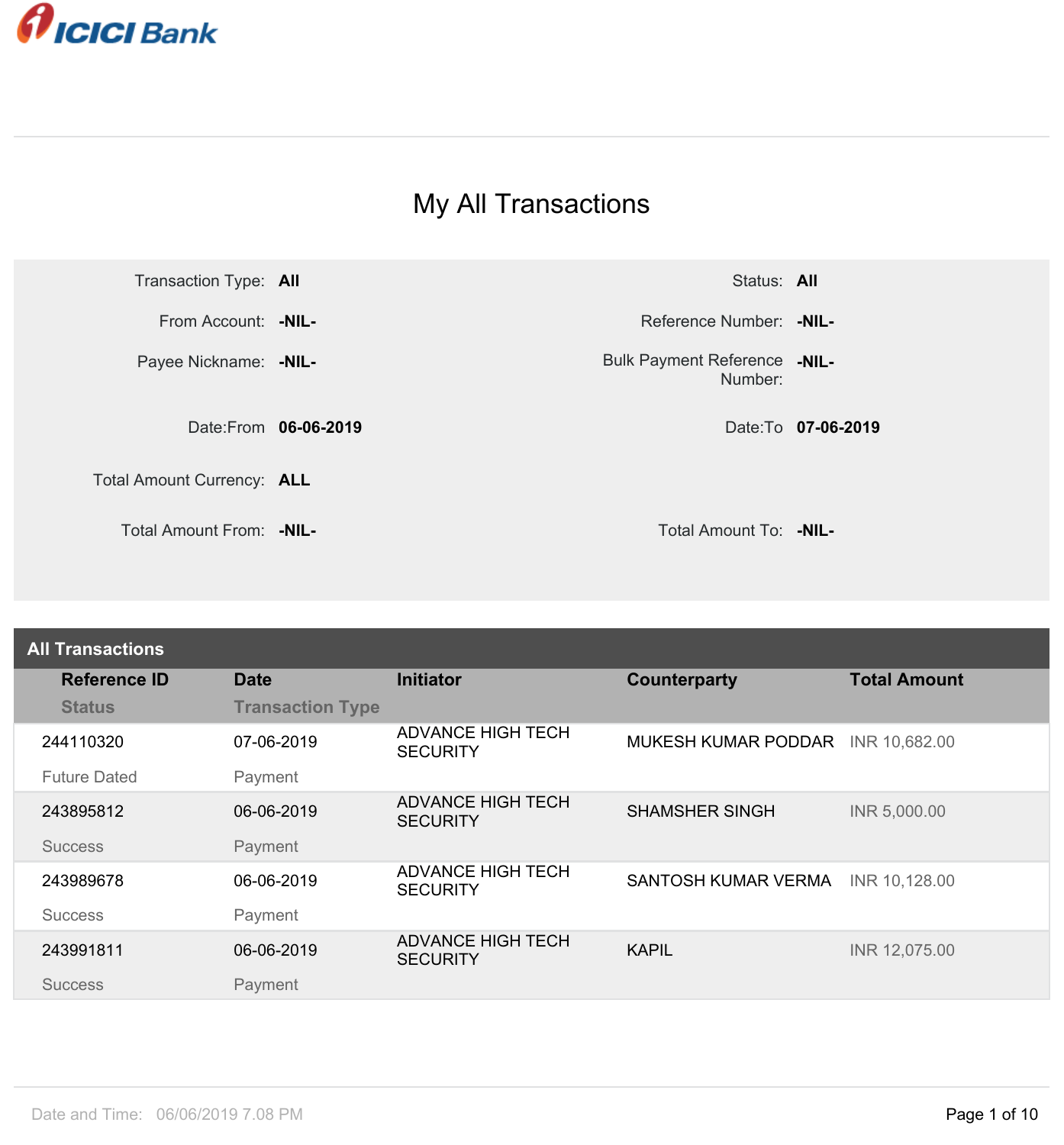| 243991416      | 06-06-2019 | <b>ADVANCE HIGH TECH</b><br><b>SECURITY</b> | <b>VINOD KUMAR</b>      | INR 2,787.00  |
|----------------|------------|---------------------------------------------|-------------------------|---------------|
| <b>Success</b> | Payment    |                                             |                         |               |
| 244054644      | 06-06-2019 | <b>ADVANCE HIGH TECH</b><br><b>SECURITY</b> | <b>NIPU DEVI</b>        | INR 7,895.00  |
| <b>Success</b> | Payment    |                                             |                         |               |
| 243989684      | 06-06-2019 | <b>ADVANCE HIGH TECH</b><br><b>SECURITY</b> | <b>SANDEEP</b>          | INR 11,254.00 |
| <b>Success</b> | Payment    |                                             |                         |               |
| 243991823      | 06-06-2019 | <b>ADVANCE HIGH TECH</b><br><b>SECURITY</b> | <b>MANISH KUMAR</b>     | INR 12,539.00 |
| <b>Success</b> | Payment    |                                             |                         |               |
| 243991433      | 06-06-2019 | <b>ADVANCE HIGH TECH</b><br><b>SECURITY</b> | <b>RUMA</b>             | INR 11,146.00 |
| <b>Success</b> | Payment    | <b>ADVANCE HIGH TECH</b>                    |                         |               |
| 244054666      | 06-06-2019 | <b>SECURITY</b>                             | <b>ABHISHEK KUMAR</b>   | INR 4,180.00  |
| <b>Success</b> | Payment    |                                             |                         |               |
| 243989690      | 06-06-2019 | <b>ADVANCE HIGH TECH</b><br><b>SECURITY</b> | <b>SONU KUMAR GUPTA</b> | INR 15,192.00 |
| <b>Success</b> | Payment    |                                             |                         |               |
| 243991841      | 06-06-2019 | <b>ADVANCE HIGH TECH</b><br><b>SECURITY</b> | <b>PYARE LAL</b>        | INR 12,539.00 |
| <b>Success</b> | Payment    |                                             |                         |               |
| 243991442      | 06-06-2019 | <b>ADVANCE HIGH TECH</b><br><b>SECURITY</b> | <b>SUMIT</b>            | INR 12,075.00 |
| <b>Success</b> | Payment    |                                             |                         |               |
| 243989710      | 06-06-2019 | <b>ADVANCE HIGH TECH</b><br><b>SECURITY</b> | <b>SHAMBHU</b>          | INR 14,630.00 |
| <b>Success</b> | Payment    |                                             |                         |               |
| 243991858      | 06-06-2019 | <b>ADVANCE HIGH TECH</b><br><b>SECURITY</b> | <b>KHUSHBOO</b>         | INR 11,146.00 |
| <b>Success</b> | Payment    |                                             |                         |               |
| 243991458      | 06-06-2019 | <b>ADVANCE HIGH TECH</b><br><b>SECURITY</b> | <b>PRAVESH</b>          | INR 1,858.00  |
| <b>Success</b> | Payment    |                                             |                         |               |
| 243991874      | 06-06-2019 | <b>ADVANCE HIGH TECH</b><br><b>SECURITY</b> | <b>CHANDNI</b>          | INR 12,075.00 |
| <b>Success</b> | Payment    |                                             |                         |               |
| 243991484      | 06-06-2019 | <b>ADVANCE HIGH TECH</b><br><b>SECURITY</b> | POOJA DEVI              | INR 12,539.00 |
| <b>Success</b> | Payment    |                                             |                         |               |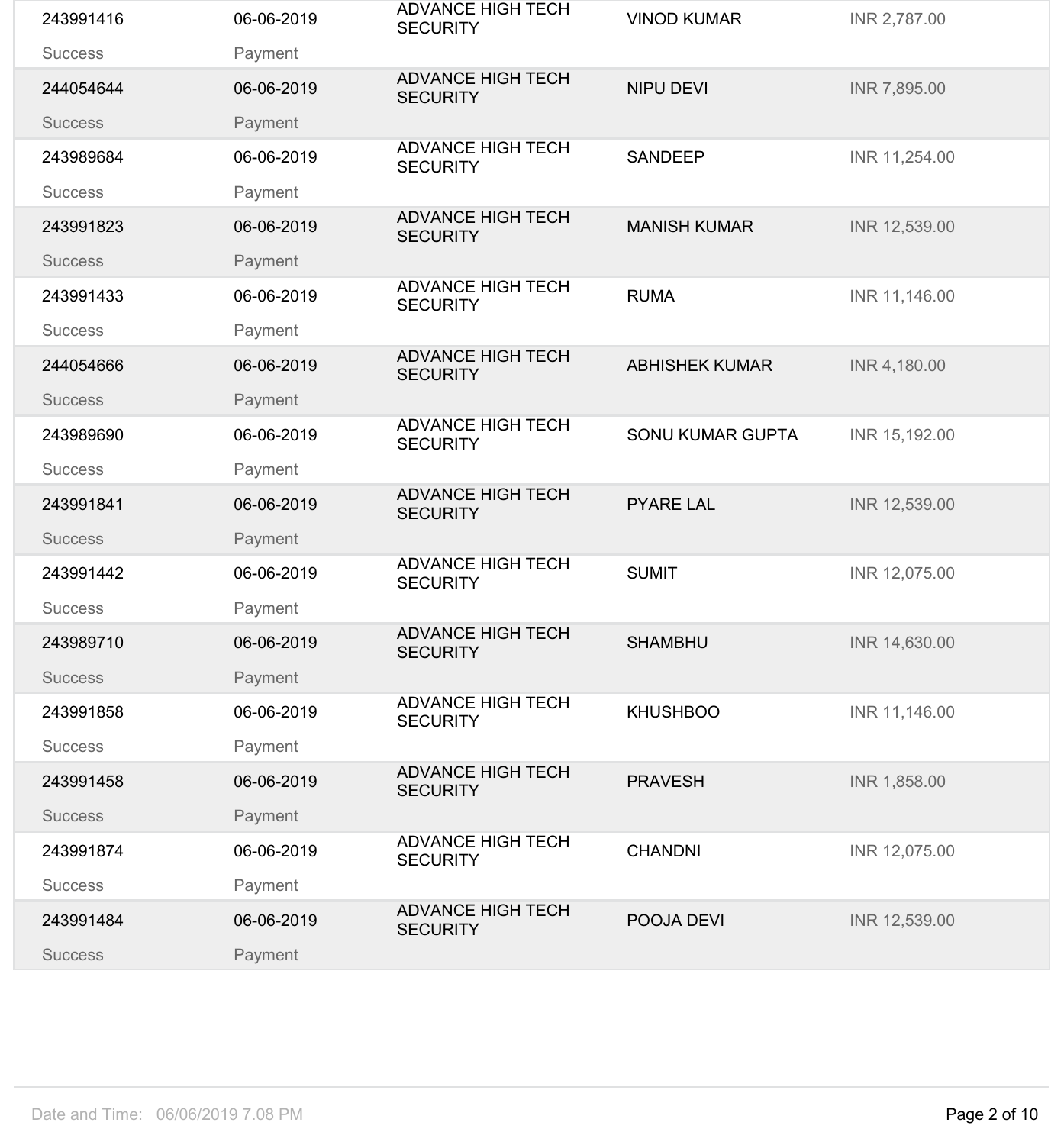| 243989734      | 06-06-2019 | <b>ADVANCE HIGH TECH</b><br><b>SECURITY</b> | <b>SARVENDRA KUMAR</b>     | INR 10,682.00     |
|----------------|------------|---------------------------------------------|----------------------------|-------------------|
| <b>Success</b> | Payment    |                                             |                            |                   |
| 243991886      | 06-06-2019 | <b>ADVANCE HIGH TECH</b><br><b>SECURITY</b> | <b>UMESH KUMAR SINGH</b>   | INR 12,539.00     |
| <b>Success</b> | Payment    |                                             |                            |                   |
| 243991504      | 06-06-2019 | <b>ADVANCE HIGH TECH</b><br><b>SECURITY</b> | <b>BAMBAM KUMAR PASWAN</b> | INR 11,611.00     |
| <b>Success</b> | Payment    |                                             |                            |                   |
| 243989747      | 06-06-2019 | <b>ADVANCE HIGH TECH</b><br><b>SECURITY</b> | <b>DEENANATH</b>           | INR 12,539.00     |
| <b>Success</b> | Payment    |                                             |                            |                   |
| 243991907      | 06-06-2019 | <b>ADVANCE HIGH TECH</b><br><b>SECURITY</b> | <b>SURAJ KUMAR</b>         | INR 12,539.00     |
| <b>Success</b> | Payment    |                                             |                            |                   |
| 243991520      | 06-06-2019 | <b>ADVANCE HIGH TECH</b><br><b>SECURITY</b> | <b>RINKI</b>               | INR 12,539.00     |
| <b>Success</b> | Payment    |                                             |                            |                   |
| 243989777      | 06-06-2019 | <b>ADVANCE HIGH TECH</b><br><b>SECURITY</b> | <b>BHARAT KUMAR MANDAL</b> | INR 12,539.00     |
| <b>Success</b> | Payment    |                                             |                            |                   |
| 243991929      | 06-06-2019 | <b>ADVANCE HIGH TECH</b><br><b>SECURITY</b> | PREMNARAYAN                | INR 12,075.00     |
| <b>Success</b> | Payment    |                                             |                            |                   |
| 243991541      | 06-06-2019 | <b>ADVANCE HIGH TECH</b><br><b>SECURITY</b> | <b>RUBI CHAUBE</b>         | INR 12,075.00     |
| <b>Success</b> | Payment    |                                             |                            |                   |
| 243989802      | 06-06-2019 | <b>ADVANCE HIGH TECH</b><br><b>SECURITY</b> | <b>SANJU DEVI</b>          | <b>INR 929.00</b> |
| <b>Success</b> | Payment    |                                             |                            |                   |
| 243991943      | 06-06-2019 | <b>ADVANCE HIGH TECH</b><br><b>SECURITY</b> | <b>SANDEEP SINGH</b>       | INR 12,539.00     |
| <b>Success</b> | Payment    |                                             |                            |                   |
| 243991556      | 06-06-2019 | <b>ADVANCE HIGH TECH</b><br><b>SECURITY</b> | <b>MANOHAR PASWAN</b>      | INR 12,539.00     |
| <b>Success</b> | Payment    |                                             |                            |                   |
| 243989813      | 06-06-2019 | <b>ADVANCE HIGH TECH</b><br><b>SECURITY</b> | <b>MANTU SAH</b>           | INR 12,539.00     |
| <b>Success</b> | Payment    |                                             |                            |                   |
| 243991961      | 06-06-2019 | <b>ADVANCE HIGH TECH</b><br><b>SECURITY</b> | <b>BABITA</b>              | INR 12,539.00     |
| <b>Success</b> | Payment    |                                             |                            |                   |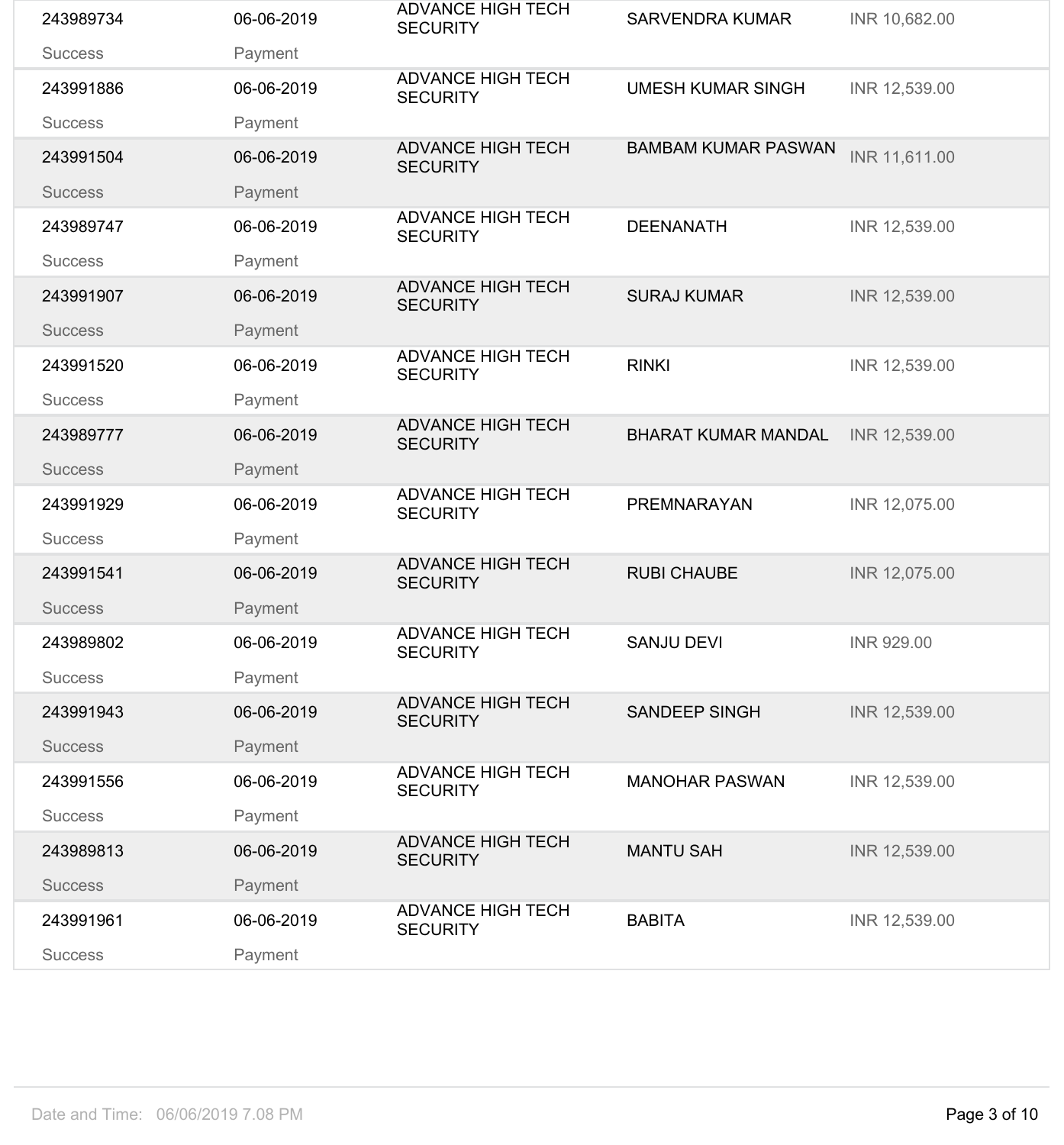| 243991571      | 06-06-2019 | <b>ADVANCE HIGH TECH</b><br><b>SECURITY</b> | <b>SUSHILA</b>           | INR 8,824.00  |
|----------------|------------|---------------------------------------------|--------------------------|---------------|
| <b>Success</b> | Payment    |                                             |                          |               |
| 243989822      | 06-06-2019 | <b>ADVANCE HIGH TECH</b><br><b>SECURITY</b> | <b>DEV RAJ</b>           | INR 12,075.00 |
| <b>Success</b> | Payment    |                                             |                          |               |
| 243991970      | 06-06-2019 | <b>ADVANCE HIGH TECH</b><br><b>SECURITY</b> | <b>NUSRAT PARVIN</b>     | INR 8,824.00  |
| <b>Success</b> | Payment    |                                             |                          |               |
| 243991591      | 06-06-2019 | <b>ADVANCE HIGH TECH</b><br><b>SECURITY</b> | <b>MANOJ KUMAR</b>       | INR 5,573.00  |
| <b>Success</b> | Payment    |                                             |                          |               |
| 243989831      | 06-06-2019 | <b>ADVANCE HIGH TECH</b><br><b>SECURITY</b> | <b>ARUN KUMAR</b>        | INR 12,539.00 |
| <b>Success</b> | Payment    |                                             |                          |               |
| 243991984      | 06-06-2019 | <b>ADVANCE HIGH TECH</b><br><b>SECURITY</b> | <b>ISRAT</b>             | INR 12,539.00 |
| <b>Success</b> | Payment    |                                             |                          |               |
| 243991617      | 06-06-2019 | <b>ADVANCE HIGH TECH</b><br><b>SECURITY</b> | <b>RANJIT KUMAR</b>      | INR 10,217.00 |
| <b>Success</b> | Payment    |                                             |                          |               |
| 243989841      | 06-06-2019 | <b>ADVANCE HIGH TECH</b><br><b>SECURITY</b> | <b>VISHAL SAINI</b>      | INR 12,539.00 |
| <b>Success</b> | Payment    |                                             |                          |               |
| 243991988      | 06-06-2019 | <b>ADVANCE HIGH TECH</b><br><b>SECURITY</b> | <b>RAGHUNANDAN KUMAR</b> | INR 12,075.00 |
| <b>Success</b> | Payment    |                                             |                          |               |
| 243991632      | 06-06-2019 | <b>ADVANCE HIGH TECH</b><br><b>SECURITY</b> | <b>SAWAN PASWAN</b>      | INR 12,075.00 |
| <b>Success</b> | Payment    |                                             |                          |               |
| 243989853      | 06-06-2019 | <b>ADVANCE HIGH TECH</b><br><b>SECURITY</b> | <b>RAM KUMAR</b>         | INR 12,539.00 |
| <b>Success</b> | Payment    |                                             |                          |               |
| 243992005      | 06-06-2019 | <b>ADVANCE HIGH TECH</b><br><b>SECURITY</b> | <b>KARTIK</b>            | INR 12,539.00 |
| <b>Success</b> | Payment    |                                             |                          |               |
| 243991648      | 06-06-2019 | <b>ADVANCE HIGH TECH</b><br><b>SECURITY</b> | PHULBABU KUMAR           | INR 6,038.00  |
| <b>Success</b> | Payment    |                                             |                          |               |
| 243989859      | 06-06-2019 | <b>ADVANCE HIGH TECH</b><br><b>SECURITY</b> | <b>SUNEEL</b>            | INR 12,539.00 |
| <b>Success</b> | Payment    |                                             |                          |               |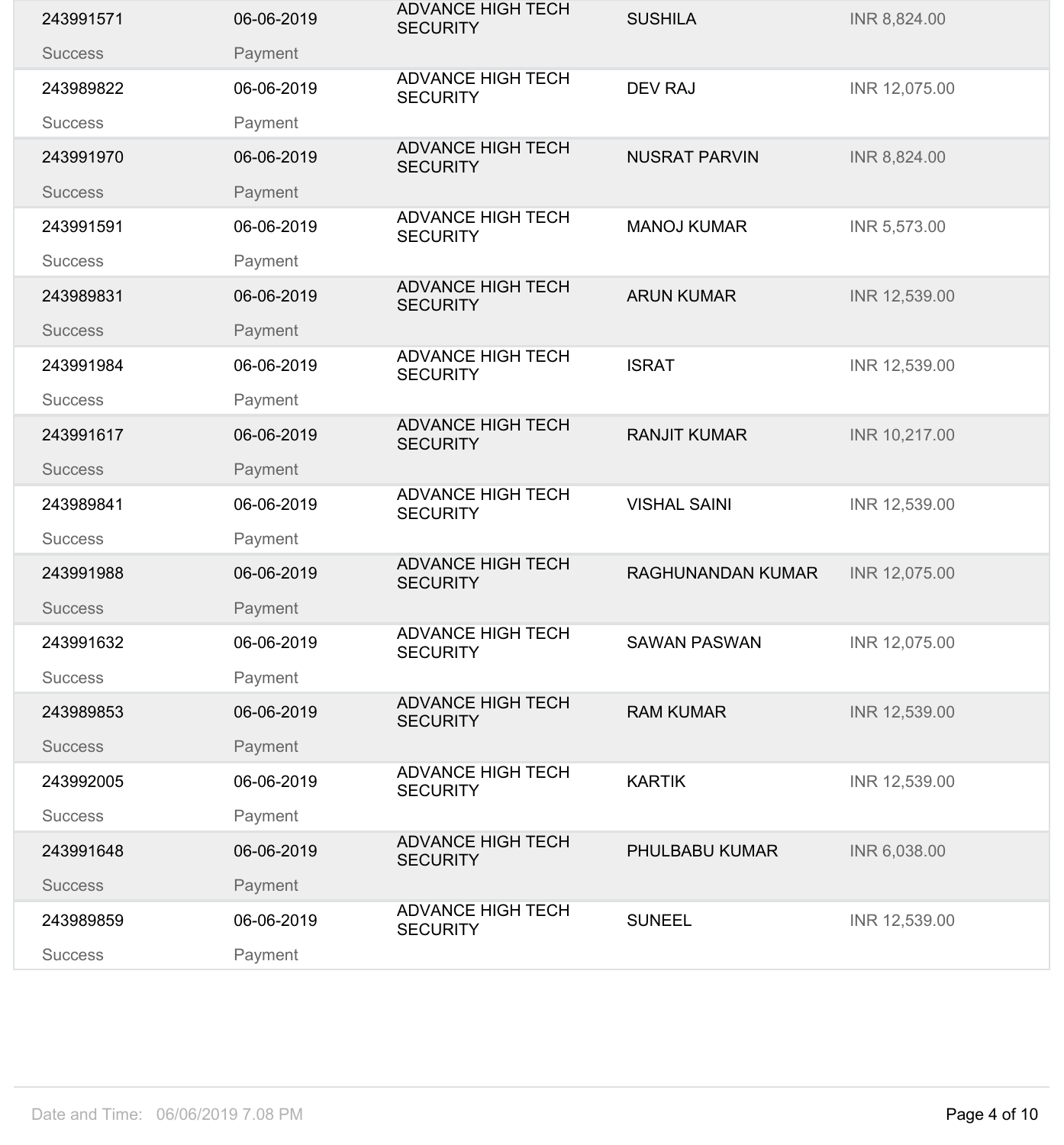| 243991026      | 06-06-2019 | <b>ADVANCE HIGH TECH</b><br><b>SECURITY</b> | <b>KISHAN</b>             | INR 12,539.00 |
|----------------|------------|---------------------------------------------|---------------------------|---------------|
| <b>Success</b> | Payment    |                                             |                           |               |
| 243991669      | 06-06-2019 | <b>ADVANCE HIGH TECH</b><br><b>SECURITY</b> | <b>NEERAJ KUMAR</b>       | INR 11,146.00 |
| <b>Success</b> | Payment    |                                             |                           |               |
| 243989876      | 06-06-2019 | <b>ADVANCE HIGH TECH</b><br><b>SECURITY</b> | <b>MAMTA</b>              | INR 12,539.00 |
| <b>Success</b> | Payment    |                                             |                           |               |
| 243991036      | 06-06-2019 | <b>ADVANCE HIGH TECH</b><br><b>SECURITY</b> | <b>RAJA PANDIT</b>        | INR 3,251.00  |
| <b>Success</b> | Payment    |                                             |                           |               |
| 243991688      | 06-06-2019 | <b>ADVANCE HIGH TECH</b><br><b>SECURITY</b> | <b>AMIT KUMAR</b>         | INR 12,075.00 |
| <b>Success</b> | Payment    | <b>ADVANCE HIGH TECH</b>                    |                           |               |
| 243989882      | 06-06-2019 | <b>SECURITY</b>                             | <b>PAWAN</b>              | INR 12,539.00 |
| <b>Success</b> | Payment    |                                             |                           |               |
| 243991044      | 06-06-2019 | <b>ADVANCE HIGH TECH</b><br><b>SECURITY</b> | RAKESH KUMAR NAMDEV       | INR 12,075.00 |
| <b>Success</b> | Payment    |                                             |                           |               |
| 243991704      | 06-06-2019 | <b>ADVANCE HIGH TECH</b><br><b>SECURITY</b> | <b>AMIT</b>               | INR 11,611.00 |
| <b>Success</b> | Payment    |                                             |                           |               |
| 243989894      | 06-06-2019 | <b>ADVANCE HIGH TECH</b><br><b>SECURITY</b> | <b>RAVINDRA RAUT</b>      | INR 12,539.00 |
| <b>Success</b> | Payment    |                                             |                           |               |
| 243991050      | 06-06-2019 | <b>ADVANCE HIGH TECH</b><br><b>SECURITY</b> | <b>SURUCHI</b>            | INR 12,075.00 |
| <b>Success</b> | Payment    |                                             |                           |               |
| 243991728      | 06-06-2019 | <b>ADVANCE HIGH TECH</b><br><b>SECURITY</b> | <b>NIKHIL KUMAR ANAND</b> | INR 12,539.00 |
| <b>Success</b> | Payment    |                                             |                           |               |
| 243989903      | 06-06-2019 | <b>ADVANCE HIGH TECH</b><br><b>SECURITY</b> | <b>RAJU</b>               | INR 12,075.00 |
| <b>Success</b> | Payment    |                                             |                           |               |
| 243991057      | 06-06-2019 | <b>ADVANCE HIGH TECH</b><br><b>SECURITY</b> | <b>VIKASH</b>             | INR 6,038.00  |
| <b>Success</b> | Payment    |                                             |                           |               |
| 243991739      | 06-06-2019 | <b>ADVANCE HIGH TECH</b><br><b>SECURITY</b> | <b>RANI KASHYAP</b>       | INR 12,539.00 |
| <b>Success</b> | Payment    |                                             |                           |               |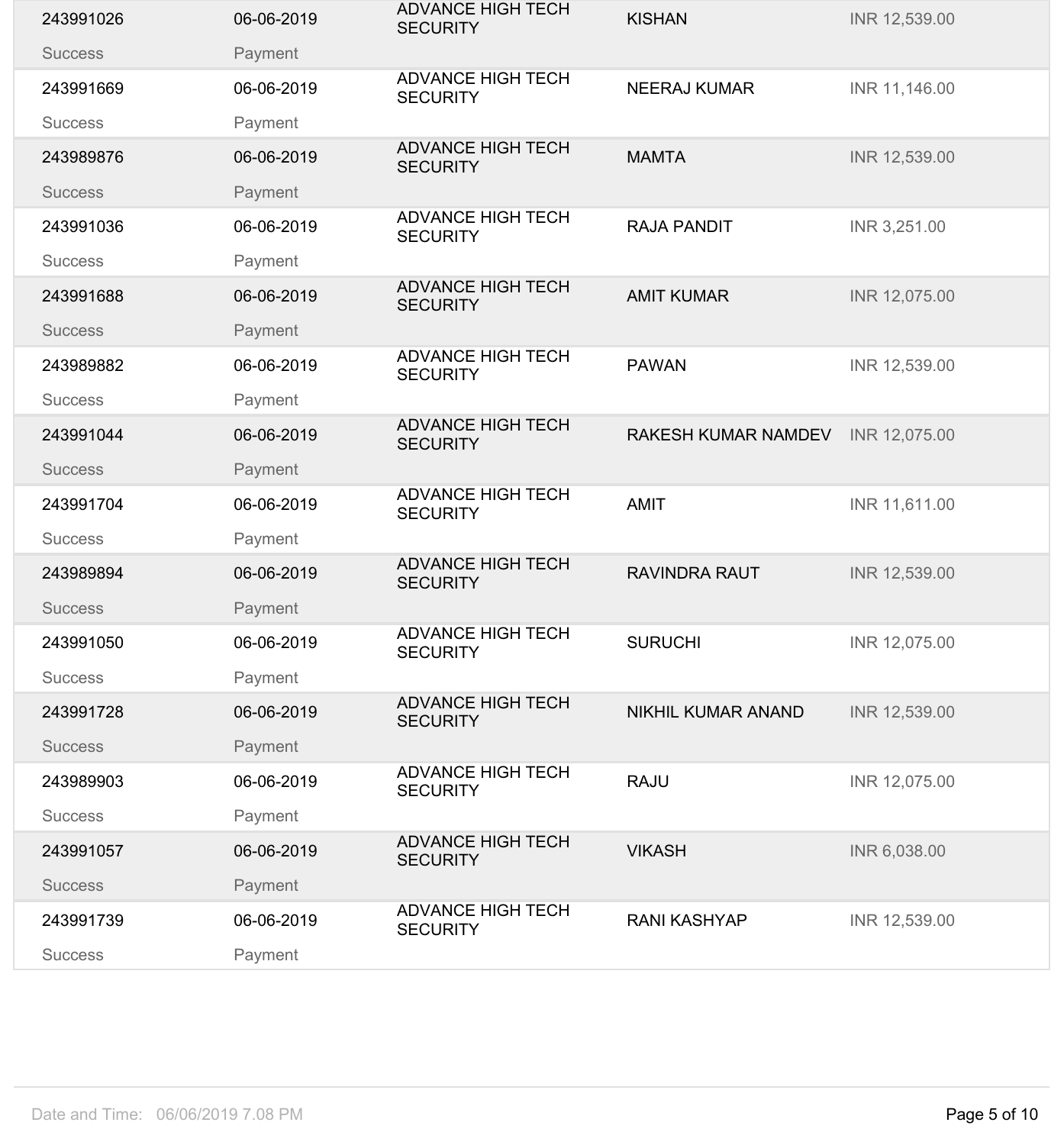| 243989916      | 06-06-2019 | <b>ADVANCE HIGH TECH</b><br><b>SECURITY</b> | <b>SANJAY KUMAR</b>   | INR 12,539.00 |
|----------------|------------|---------------------------------------------|-----------------------|---------------|
| <b>Success</b> | Payment    |                                             |                       |               |
| 243991069      | 06-06-2019 | <b>ADVANCE HIGH TECH</b><br><b>SECURITY</b> | <b>HARISH KUMAR</b>   | INR 11,611.00 |
| <b>Success</b> | Payment    |                                             |                       |               |
| 243991753      | 06-06-2019 | <b>ADVANCE HIGH TECH</b><br><b>SECURITY</b> | <b>KAILASH PASWAN</b> | INR 8,824.00  |
| <b>Success</b> | Payment    |                                             |                       |               |
| 243989933      | 06-06-2019 | <b>ADVANCE HIGH TECH</b><br><b>SECURITY</b> | <b>NARENDRA</b>       | INR 12,075.00 |
| <b>Success</b> | Payment    |                                             |                       |               |
| 243991076      | 06-06-2019 | <b>ADVANCE HIGH TECH</b><br><b>SECURITY</b> | <b>CHANDAN</b>        | INR 10,217.00 |
| <b>Success</b> | Payment    | <b>ADVANCE HIGH TECH</b>                    |                       |               |
| 243989951      | 06-06-2019 | <b>SECURITY</b>                             | <b>RANI DEVI</b>      | INR 12,539.00 |
| <b>Success</b> | Payment    |                                             |                       |               |
| 243991087      | 06-06-2019 | <b>ADVANCE HIGH TECH</b><br><b>SECURITY</b> | <b>YOGESH</b>         | INR 12,539.00 |
| <b>Success</b> | Payment    |                                             |                       |               |
| 243991770      | 06-06-2019 | <b>ADVANCE HIGH TECH</b><br><b>SECURITY</b> | <b>MILAN</b>          | INR 6,966.00  |
| <b>Success</b> | Payment    |                                             |                       |               |
| 243989978      | 06-06-2019 | <b>ADVANCE HIGH TECH</b><br><b>SECURITY</b> | <b>MANJU DEVI</b>     | INR 11,611.00 |
| <b>Success</b> | Payment    |                                             |                       |               |
| 243991100      | 06-06-2019 | <b>ADVANCE HIGH TECH</b><br><b>SECURITY</b> | <b>RAM MOHAN</b>      | INR 12,539.00 |
| <b>Success</b> | Payment    |                                             |                       |               |
| 243991778      | 06-06-2019 | <b>ADVANCE HIGH TECH</b><br><b>SECURITY</b> | <b>RAJESH KUMAR</b>   | INR 6,502.00  |
| <b>Success</b> | Payment    |                                             |                       |               |
| 243989994      | 06-06-2019 | <b>ADVANCE HIGH TECH</b><br><b>SECURITY</b> | <b>RAJA RAM</b>       | INR 12,075.00 |
| <b>Success</b> | Payment    |                                             |                       |               |
| 243991110      | 06-06-2019 | <b>ADVANCE HIGH TECH</b><br><b>SECURITY</b> | <b>SACHIN</b>         | INR 12,539.00 |
| <b>Success</b> | Payment    |                                             |                       |               |
| 243991795      | 06-06-2019 | <b>ADVANCE HIGH TECH</b><br><b>SECURITY</b> | <b>MO NADEEM</b>      | INR 5,109.00  |
| <b>Success</b> | Payment    |                                             |                       |               |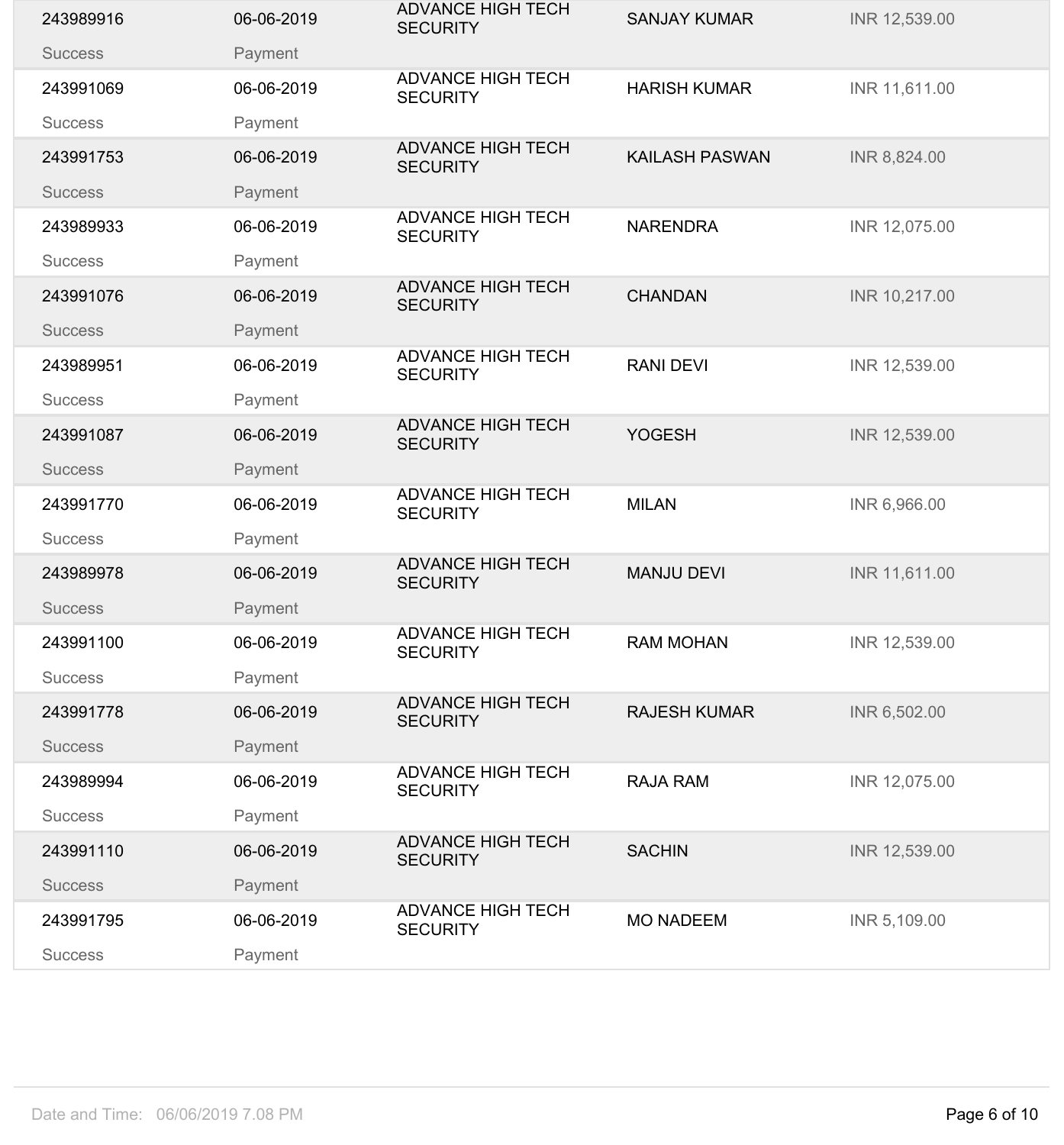| 243990004      | 06-06-2019 | <b>ADVANCE HIGH TECH</b><br><b>SECURITY</b> | <b>CHINTOO MANDAL</b>                 | INR 12,539.00 |
|----------------|------------|---------------------------------------------|---------------------------------------|---------------|
| <b>Success</b> | Payment    |                                             |                                       |               |
| 243991123      | 06-06-2019 | <b>ADVANCE HIGH TECH</b><br><b>SECURITY</b> | <b>CHANDER PAL SHARMA</b>             | INR 11,611.00 |
| <b>Success</b> | Payment    |                                             |                                       |               |
| 243990014      | 06-06-2019 | <b>ADVANCE HIGH TECH</b><br><b>SECURITY</b> | <b>SHIV NARAYAN</b>                   | INR 9,753.00  |
| <b>Success</b> | Payment    |                                             |                                       |               |
| 243991134      | 06-06-2019 | <b>ADVANCE HIGH TECH</b><br><b>SECURITY</b> | <b>VIPIN SHARMA</b>                   | INR 12,539.00 |
| <b>Success</b> | Payment    |                                             |                                       |               |
| 243991240      | 06-06-2019 | <b>ADVANCE HIGH TECH</b><br><b>SECURITY</b> | <b>GITA KUMARI</b>                    | INR 4,180.00  |
| <b>Success</b> | Payment    |                                             |                                       |               |
| 243989617      | 06-06-2019 | <b>ADVANCE HIGH TECH</b><br><b>SECURITY</b> | <b>ASHA DAS</b>                       | INR 12,539.00 |
| <b>Success</b> | Payment    |                                             |                                       |               |
| 243991150      | 06-06-2019 | <b>ADVANCE HIGH TECH</b><br><b>SECURITY</b> | <b>SURENDER KUMAR</b><br><b>SINGH</b> | INR 12,539.00 |
| <b>Success</b> | Payment    |                                             |                                       |               |
| 243991253      | 06-06-2019 | <b>ADVANCE HIGH TECH</b><br><b>SECURITY</b> | <b>URMILA</b>                         | INR 4,180.00  |
| <b>Success</b> | Payment    |                                             |                                       |               |
| 243989625      | 06-06-2019 | <b>ADVANCE HIGH TECH</b><br><b>SECURITY</b> | <b>AVINASH KUMAR</b>                  | INR 12,539.00 |
| <b>Success</b> | Payment    |                                             |                                       |               |
| 243991163      | 06-06-2019 | <b>ADVANCE HIGH TECH</b><br><b>SECURITY</b> | <b>LOKENDRA KUMAR</b>                 | INR 11,611.00 |
| <b>Success</b> | Payment    |                                             |                                       |               |
| 243991268      | 06-06-2019 | <b>ADVANCE HIGH TECH</b><br><b>SECURITY</b> | <b>PREM CHAND</b>                     | INR 1,858.00  |
| <b>Success</b> | Payment    |                                             |                                       |               |
| 243989635      | 06-06-2019 | <b>ADVANCE HIGH TECH</b><br><b>SECURITY</b> | <b>SUDHA DEVI</b>                     | INR 12,539.00 |
| <b>Success</b> | Payment    |                                             |                                       |               |
| 243991173      | 06-06-2019 | <b>ADVANCE HIGH TECH</b><br><b>SECURITY</b> | <b>MOHINI</b>                         | INR 12,075.00 |
| <b>Success</b> | Payment    |                                             |                                       |               |
| 243991276      | 06-06-2019 | <b>ADVANCE HIGH TECH</b><br><b>SECURITY</b> | <b>VISHAL KUMAR</b>                   | INR 2,322.00  |
| <b>Success</b> | Payment    |                                             |                                       |               |
|                |            |                                             |                                       |               |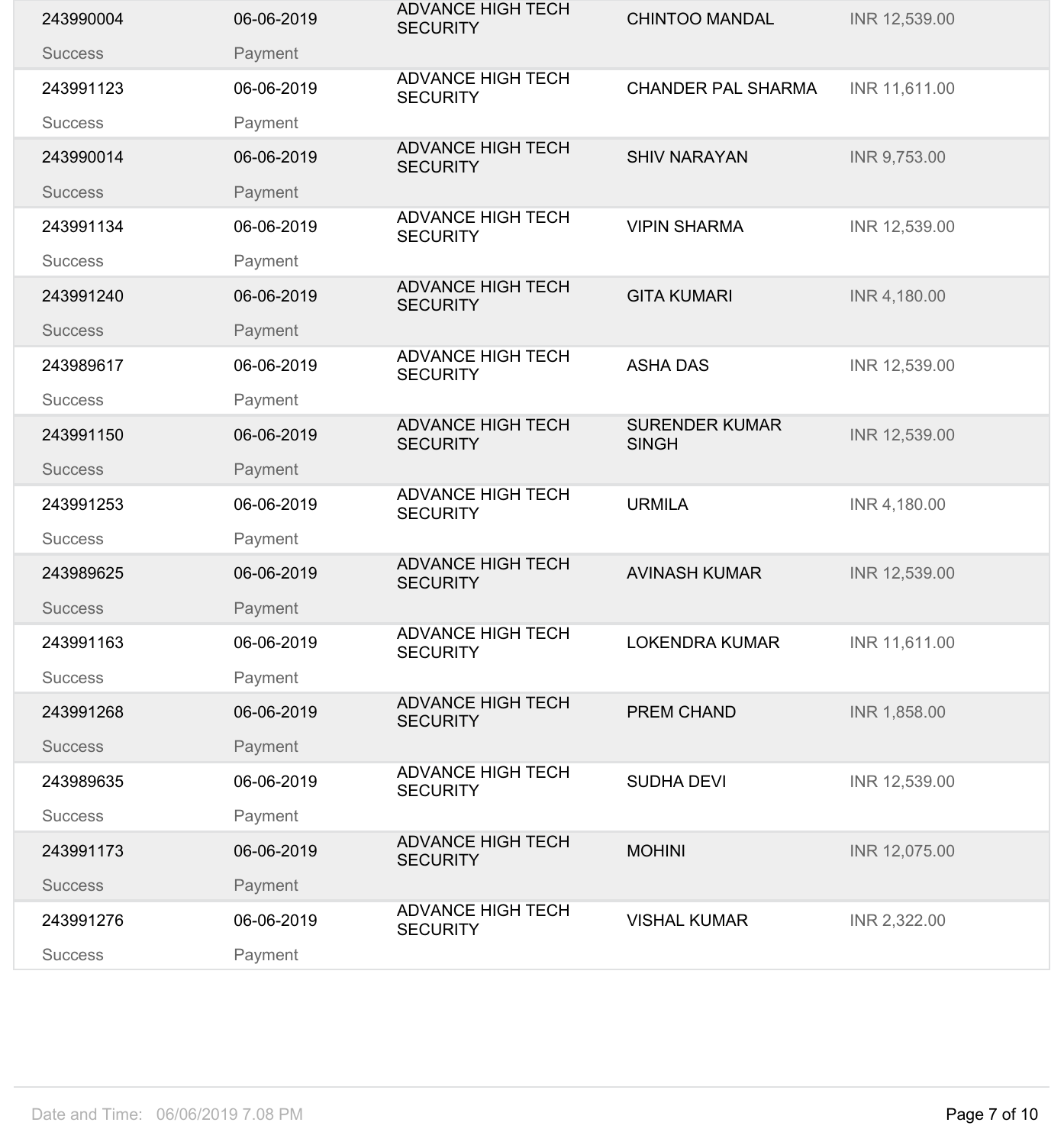| 243989649      | 06-06-2019 | <b>ADVANCE HIGH TECH</b><br><b>SECURITY</b> | <b>MD RIZWAN ALAM</b>                 | INR 12,539.00 |
|----------------|------------|---------------------------------------------|---------------------------------------|---------------|
| <b>Success</b> | Payment    |                                             |                                       |               |
| 243991184      | 06-06-2019 | <b>ADVANCE HIGH TECH</b><br><b>SECURITY</b> | PRABHA DEVI                           | INR 12,075.00 |
| <b>Success</b> | Payment    |                                             |                                       |               |
| 243991299      | 06-06-2019 | <b>ADVANCE HIGH TECH</b><br><b>SECURITY</b> | <b>SUNIL</b>                          | INR 1,393.00  |
| <b>Success</b> | Payment    |                                             |                                       |               |
| 243989660      | 06-06-2019 | <b>ADVANCE HIGH TECH</b><br><b>SECURITY</b> | <b>RAVINDERA</b>                      | INR 10,217.00 |
| <b>Success</b> | Payment    |                                             |                                       |               |
| 243991198      | 06-06-2019 | <b>ADVANCE HIGH TECH</b><br><b>SECURITY</b> | <b>ONKAR KUMAR PASWAN</b>             | INR 11,146.00 |
| <b>Success</b> | Payment    | <b>ADVANCE HIGH TECH</b>                    |                                       |               |
| 243991307      | 06-06-2019 | <b>SECURITY</b>                             | <b>ASHISH YADAV</b>                   | INR 1,858.00  |
| <b>Success</b> | Payment    |                                             |                                       |               |
| 243989670      | 06-06-2019 | <b>ADVANCE HIGH TECH</b><br><b>SECURITY</b> | <b>SHARVAN KUMAR</b><br><b>MANDAL</b> | INR 12,539.00 |
| <b>Success</b> | Payment    |                                             |                                       |               |
| 243991206      | 06-06-2019 | <b>ADVANCE HIGH TECH</b><br><b>SECURITY</b> | <b>SANJAY KUMAR</b>                   | INR 12,539.00 |
| <b>Success</b> | Payment    |                                             |                                       |               |
| 243991323      | 06-06-2019 | <b>ADVANCE HIGH TECH</b><br><b>SECURITY</b> | <b>PARDEEP</b>                        | INR 1,858.00  |
| <b>Success</b> | Payment    |                                             |                                       |               |
| 243989677      | 06-06-2019 | <b>ADVANCE HIGH TECH</b><br><b>SECURITY</b> | <b>SACHIN KUMAR</b>                   | INR 12,539.00 |
| <b>Success</b> | Payment    |                                             |                                       |               |
| 243991236      | 06-06-2019 | <b>ADVANCE HIGH TECH</b><br><b>SECURITY</b> | <b>BABITA</b>                         | INR 12,539.00 |
| <b>Success</b> | Payment    |                                             |                                       |               |
| 243991335      | 06-06-2019 | <b>ADVANCE HIGH TECH</b><br><b>SECURITY</b> | <b>SADHANA</b>                        | INR 1,858.00  |
| <b>Success</b> | Payment    |                                             |                                       |               |
| 243989683      | 06-06-2019 | <b>ADVANCE HIGH TECH</b><br><b>SECURITY</b> | <b>SAVITRI</b>                        | INR 12,075.00 |
| <b>Success</b> | Payment    |                                             |                                       |               |
| 243991250      | 06-06-2019 | <b>ADVANCE HIGH TECH</b><br><b>SECURITY</b> | <b>RINKI</b>                          | INR 11,611.00 |
| <b>Success</b> | Payment    |                                             |                                       |               |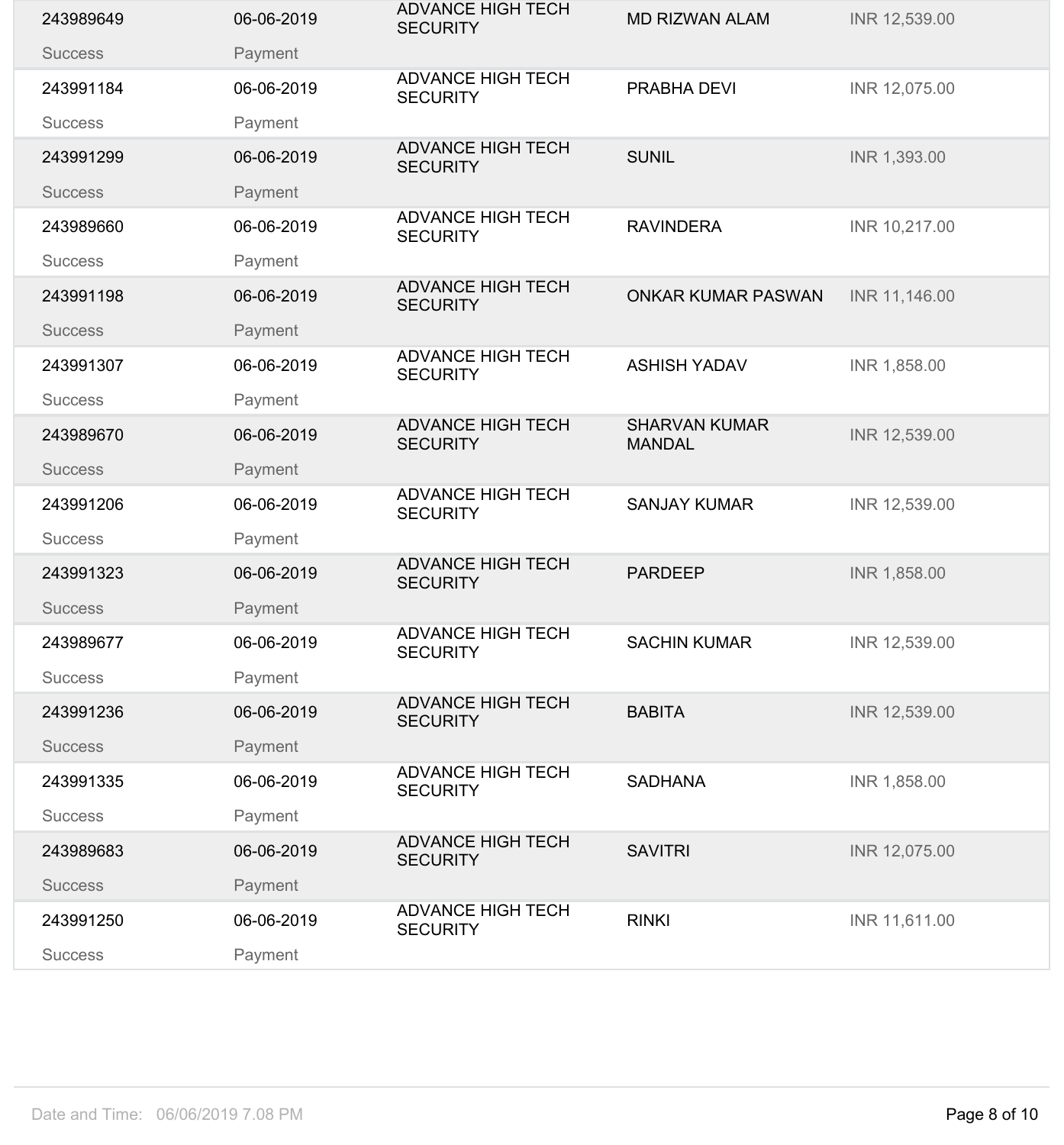| 243989689      | 06-06-2019 | <b>ADVANCE HIGH TECH</b><br><b>SECURITY</b> | <b>SONU KUMAR SAH</b>      | INR 12,539.00 |
|----------------|------------|---------------------------------------------|----------------------------|---------------|
| <b>Success</b> | Payment    |                                             |                            |               |
| 243991263      | 06-06-2019 | <b>ADVANCE HIGH TECH</b><br><b>SECURITY</b> | <b>RAHUL KUMAR</b>         | INR 12,075.00 |
| <b>Success</b> | Payment    |                                             |                            |               |
| 243989702      | 06-06-2019 | <b>ADVANCE HIGH TECH</b><br><b>SECURITY</b> | <b>UTTAM SINGH</b>         | INR 12,075.00 |
| <b>Success</b> | Payment    |                                             |                            |               |
| 243991274      | 06-06-2019 | <b>ADVANCE HIGH TECH</b><br><b>SECURITY</b> | <b>MANOJ KUMAR SAH</b>     | INR 11,611.00 |
| <b>Success</b> | Payment    |                                             |                            |               |
| 243989718      | 06-06-2019 | <b>ADVANCE HIGH TECH</b><br><b>SECURITY</b> | <b>BRAJENDRA KUMAR</b>     | INR 12,539.00 |
| <b>Success</b> | Payment    | <b>ADVANCE HIGH TECH</b>                    |                            |               |
| 243991287      | 06-06-2019 | <b>SECURITY</b>                             | <b>VINOD KUMAR PRADHAN</b> | INR 8,824.00  |
| <b>Success</b> | Payment    |                                             |                            |               |
| 243989724      | 06-06-2019 | <b>ADVANCE HIGH TECH</b><br><b>SECURITY</b> | <b>PAVNESH KUMAR</b>       | INR 12,075.00 |
| <b>Success</b> | Payment    |                                             |                            |               |
| 243991314      | 06-06-2019 | <b>ADVANCE HIGH TECH</b><br><b>SECURITY</b> | <b>BHUPENDER</b>           | INR 12,539.00 |
| <b>Success</b> | Payment    |                                             |                            |               |
| 243989738      | 06-06-2019 | <b>ADVANCE HIGH TECH</b><br><b>SECURITY</b> | <b>SUBHASH CHANDRA</b>     | INR 12,539.00 |
| <b>Success</b> | Payment    |                                             |                            |               |
| 243991343      | 06-06-2019 | <b>ADVANCE HIGH TECH</b><br><b>SECURITY</b> | <b>MASTR RAVI KUMAR</b>    | INR 12,539.00 |
| <b>Success</b> | Payment    |                                             |                            |               |
| 243989754      | 06-06-2019 | <b>ADVANCE HIGH TECH</b><br><b>SECURITY</b> | <b>DILIP KUMAR</b>         | INR 12,075.00 |
| <b>Success</b> | Payment    |                                             |                            |               |
| 243991365      | 06-06-2019 | <b>ADVANCE HIGH TECH</b><br><b>SECURITY</b> | <b>SHARWAN KUMAR RAM</b>   | INR 12,539.00 |
| <b>Success</b> | Payment    |                                             |                            |               |
| 243989761      | 06-06-2019 | <b>ADVANCE HIGH TECH</b><br><b>SECURITY</b> | <b>ARUN YADAV</b>          | INR 12,075.00 |
| <b>Success</b> | Payment    |                                             |                            |               |
| 243991382      | 06-06-2019 | <b>ADVANCE HIGH TECH</b><br><b>SECURITY</b> | <b>MUKESH KUMAR GUPTA</b>  | INR 12,539.00 |
| <b>Success</b> | Payment    |                                             |                            |               |